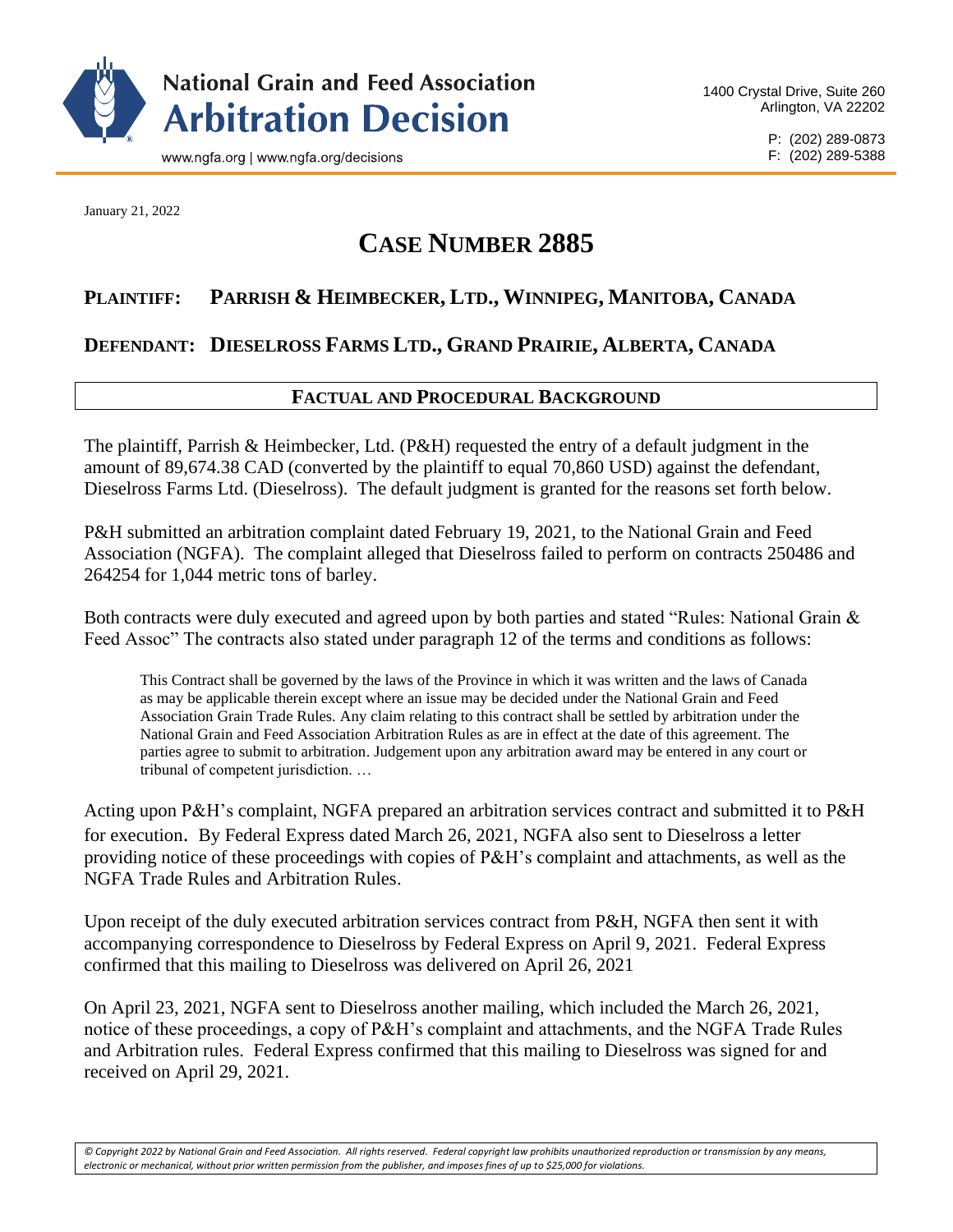After still not receiving any response from Dieselross, or any indication that a response was forthcoming, NGFA sent yet another notice to Dieselross on September 23, 2021, by Federal Express. It contained a copy of the notice of these proceedings, the complaint submitted by P&H, the NGFA Trade Rules and Arbitration Rules booklet, and the partially executed arbitration services contract. This notice further specifically stated as follows:

NGFA Arbitration Rules 2(D) and (E) provide for the entry of a default judgment when a party fails to execute the arbitration contract and pay the service fee within fifteen (15) days. Unless we hear otherwise within the next 20 days, we will anticipate that you do not intend to respond and a default judgment may me entered against you, which the plaintiff may enforce in a court of law.

Federal Express confirmed that this mailing to Dieselross was signed for and received on September 29, 2021.

NGFA has yet to receive an executed arbitration services contract from Dieselross, despite the repeated attempts by NGFA to contact Dieselross.

### **DEFAULT JUDGMENT**

NGFA established jurisdiction over this matter pursuant to the express terms of the contracts and by way of P&H's status as an NGFA active member.

P&H properly and in a timely manner filed its complaint under NGFA Arbitration Rule 2(A). Pursuant to Rule 2(B), NGFA then submitted an arbitration services contract to the parties. Rule 2(D) states that, "Each party must return the completed arbitration services contract within 15 days from the date the party receives it from the NGFA Secretary." P&H properly executed and returned the arbitration services contract. Dieselross refused to comply with the NGFA Arbitration Rules and refused to respond to any requests from NGFA for the executed contract.

NGFA Arbitration Rule 2(E) provides for the following:

Where a party fails to execute the arbitration services contract or pay the arbitration services fee, the NGFA Secretary may without further submissions by the parties enter a default judgment or such other relief as the NGFA Secretary deems appropriate.

As it appears that Dieselross made a conscious decision to disregard these arbitration proceedings, pursuant to Rule 2(E) of the NGFA Arbitration Rules, the NGFA Secretary finds that entry of default judgment against Dieselross is proper and warranted.

NGFA Arbitration Rule 2(E) also sets forth the requirements and conditions under which, "[a]ny party against whom a default judgment has been entered may apply to vacate the default judgment within 15 days of entry of the default judgment."